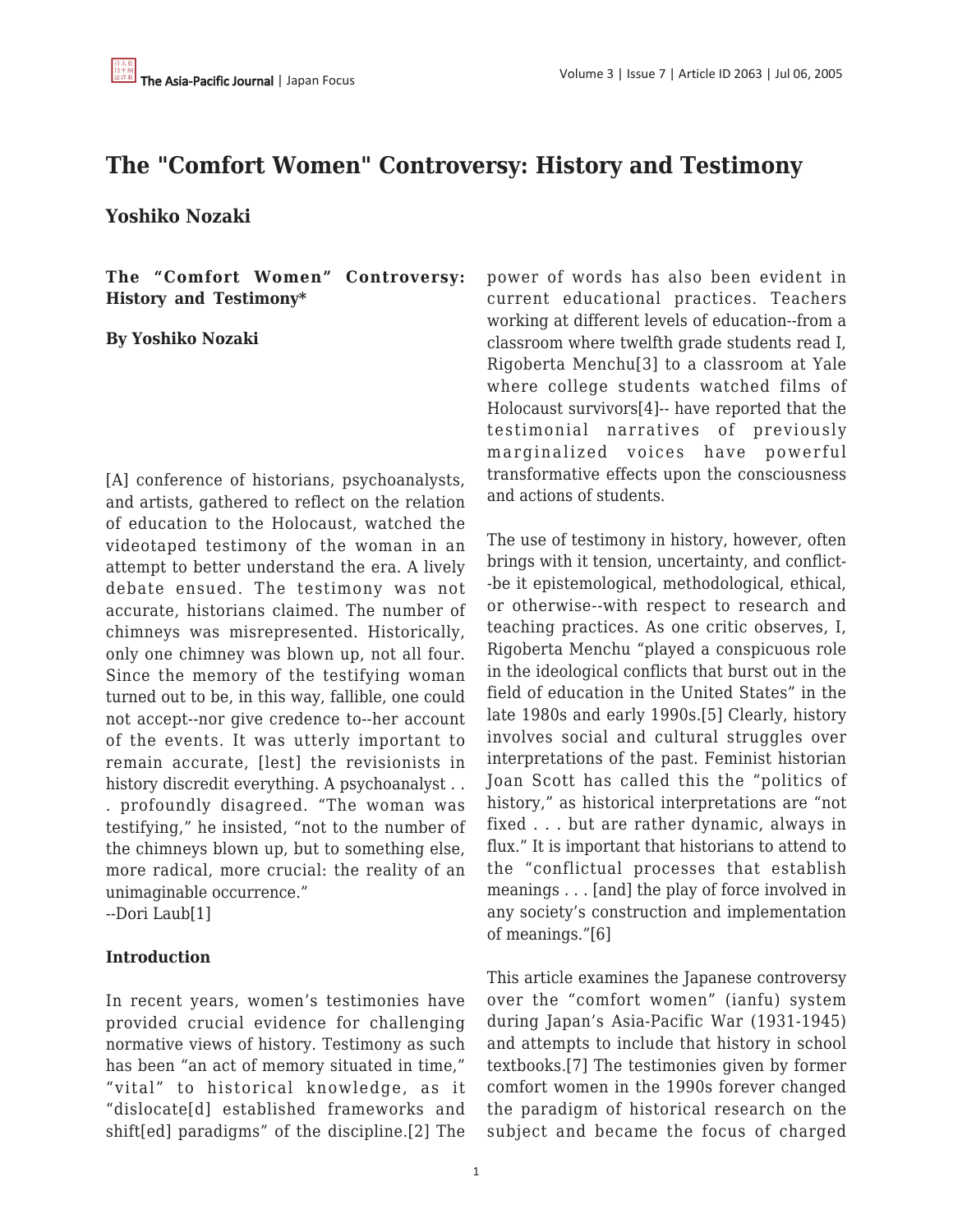debate among intellectuals of different disciplinary and ideological backgrounds, as well as the target of Japanese neonationalist attacks.[8]

The existence of comfort women was ubiquitous knowledge in Japan from the late 1930s, despite censorship. In the 1990s, feminist movements inside and outside Japan, and above all the victims who broke silence and gave testimonies,[9] showed the direct role of the Japanese state and military in creating and maintaining a system of forced prostitution and systematic rape of women from colonized and occupied territories. When the voices of victims were reinforced by the research findings of Japanese scholars who unearthed documents proving the role of the Japanese military in maintaining the system, official denials melted away. By examining the process, through which the challenges to the normative interpretation were posed and the ways they were countered, this article provides a comparative perspective for understanding contemporary controversies over women's voices, testimony, and history generally.[10]

# **Challenges to the Meaning of Comfort Women in Postwar Japan**

A number of reports, diaries, and memoirs published in Japan during and after World War II mentioned military comfort facilities on various war fronts and throughout territories occupied by Japanese imperial forces.[11] In these writings, the term ianfu (comfort women) was a euphemism for prostitutes who provided sex to men in service. Although the story had no place in Japan's official war history, it was told and retold privately as a nostalgic (and sometimes romantic) episode in men's memoirs and novels.

In the 1970s and 1980s, several publications appeared that took somewhat more critical views of the comfort women issue. One of the first was a book written by the non-fiction writer Senda Kako in 1973.[12] Senda, a former journalist, conducted extensive research and interviews, and from these he concluded that the women's situations had been "pitiful."[13] Senda's work was based almost wholly on sources and recollections of Japanese men who had served in the war--only a few Japanese former comfort women spoke of their experiences, and the two Korean former comfort women he interviewed remained silent. Senda's book became a best seller. The term he used for the women jugun-ianfu (comfort women serving in the war), would later become contentious, came to have a wide circulation.

Feminist approaches began to appear after the Japanese journalist and feminist Matsui Yayori (1934-2003) took up the issue. In 1984, Matsui published a short article in Asahi Shinbun, which marked the first time for any major newspaper to address the issue. Matsui's interviewee, a former comfort woman whose name was not disclosed, was a Korean living in Thailand. She spoke of her experience this way:

The life of comfort women was this--during the day doing laundry of soldiers' clothes, cleaning the barracks, and some heavy labor such as carrying ammunition, and at night being the plaything for the soldiers. There were days when I was made to serve scores of men beginning in the morning. When I resisted- even just a little--I was beaten by the supervisor, pulled by my hair, and dragged around half-naked. It was a subhuman life.[14]

Matsui's article triggered no significant public reaction. It was only after the successes of South Korean democratic and feminist movements in the late 1980s, freeing former comfort women to speak of their experiences for the first time, that the issue became international, forcing the Japanese government to recognize the comfort women as a significant part of Japan's unresolved war issues. Yun Chung-ok, a professor at Korea's Ewha Womans University, was an important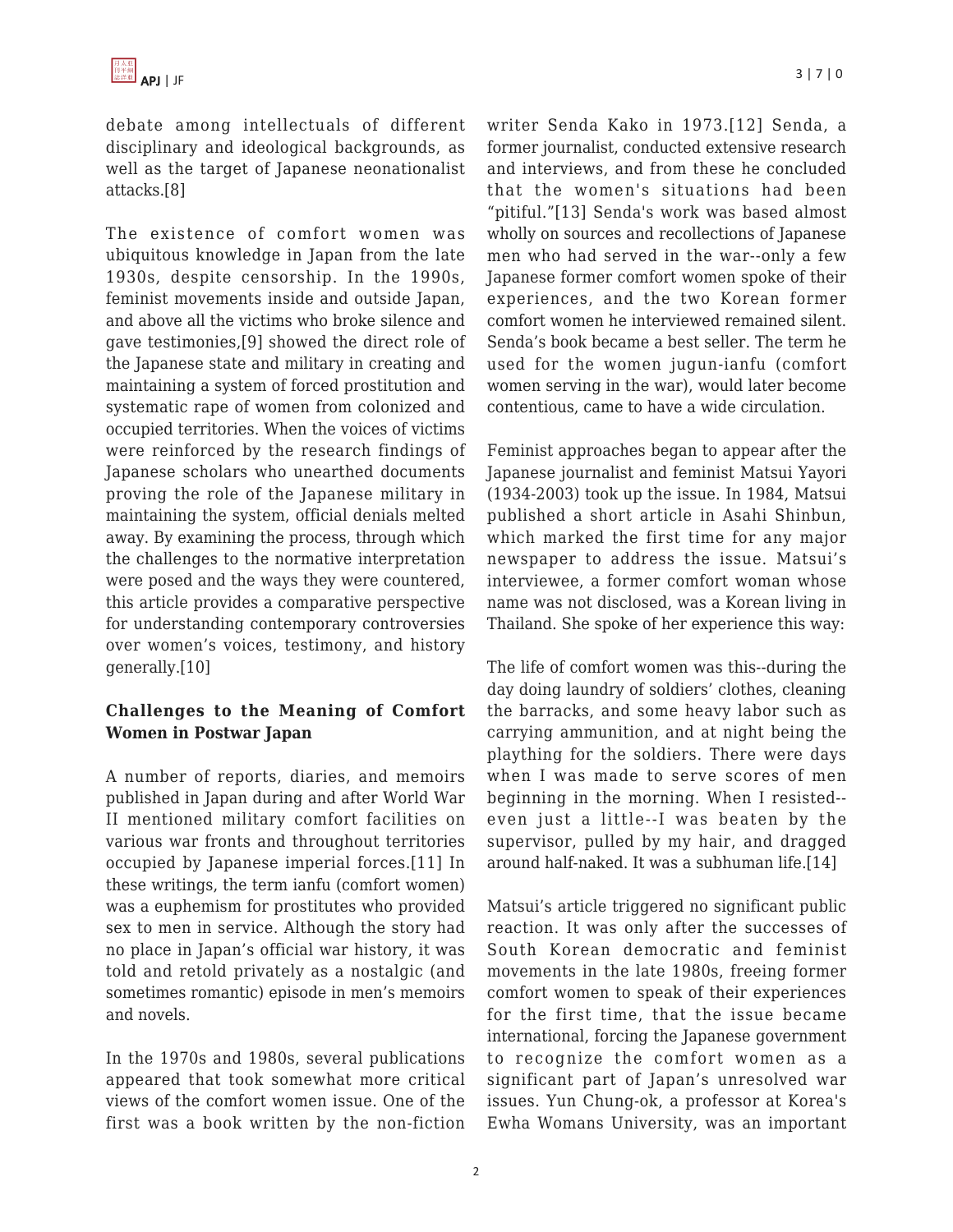catalyst in this development. In the late 1980's she met with Matsui to exchange information about the comfort women, and in 1990 she wrote a series of reports on the issue for a Korean newspaper.[15] Yun's reports ignited and enraged the South Korean public, prompting calls for redress from the Japanese government. They also catalyzed Japanese women's groups and political parties, many of which began to call for a governmental inquiry into the issue as a war atrocity.

In a Diet session in June 1991, the Japanese government denied the involvement of the wartime state and its military in the matter- further enraging South Koreans. Former comfort woman Kim Hak-soon was so angry that she decided to "come out" as a way of forcing the Japanese government to confront the issue. She was the first Korean woman residing in South Korea to reveal herself in public as a former comfort woman.[16] In the fall of 1991, Kim testified before the Japanese public. Her testimony, translated, recorded, and later published, began with her half century of silence and the decision eventually to break that silence:

For these fifty years, I have lived, by bearing and again bearing [the unbearable]. For fifty years, I have had a heavy, painful feeling, but kept thinking in my heart about telling my experience some day. . . As I try to speak now, my heart pounds against my chest, because what happened in the past was something extremely unconscionable . . . Why does [the Japanese government] tell such a lie [to deny its knowledge of comfort women system]? Actually, I was made into a comfort woman, and I'm here alive.[17]

Kim's testimony was the most significant event in establishing a new interpretation of the comfort women system. Hearing her story on Japanese television, historian Yoshimi Yoshiaki went straight to the archives of the Self-Defense Agency (Boeicho), where he found evidence that conclusively demonstrated the involvement of the Japanese Imperial Army in organizing the comfort women system for its soldiers (though the nature of the comfort women system and the state/military involvement, including the use of force and coercion, still required further study). In 1992, he published his findings in major Japanese newspapers. Faced with documentary evidence from its own archives, the Japanese government had no choice but to acknowledge military involvement, and Prime Minister Miyazawa Kiichi officially apologized to South Korea.

In 1993, a Japanese government hearing for fifteen former comfort women in Seoul revealed that many women had been made to serve as comfort women involuntarily. Later that year, Chief Cabinet Secretary Kono Yohei made an official statement (danwa), essentially admitting that the Japanese Imperial Army had been directly and indirectly involved in the establishment and administration of comfort facilities. The government also acknowledged that coercion had been used in the recruitment and retention of the women, and called for historical research and education aimed at remembering the fact. The Kono statement became the basis for addressing the issue of comfort women in education, and by 1997 almost all school history textbooks and those in related subjects included a brief reference to comfort women.[18] One history textbook for junior high school read, "[M]any women, such as Korean women, were sent to the front as comfort women serving in the war."[19] Such statements, however bland, served as a legitimate window through which teachers and students could address the issue in classrooms.

Subsequent historical research has uncovered more disturbing details about the comfort women system.[20] Scholars estimate that between fifty thousand and two hundred thousand women were enslaved to provide sexual service to Japanese officers and soldiers.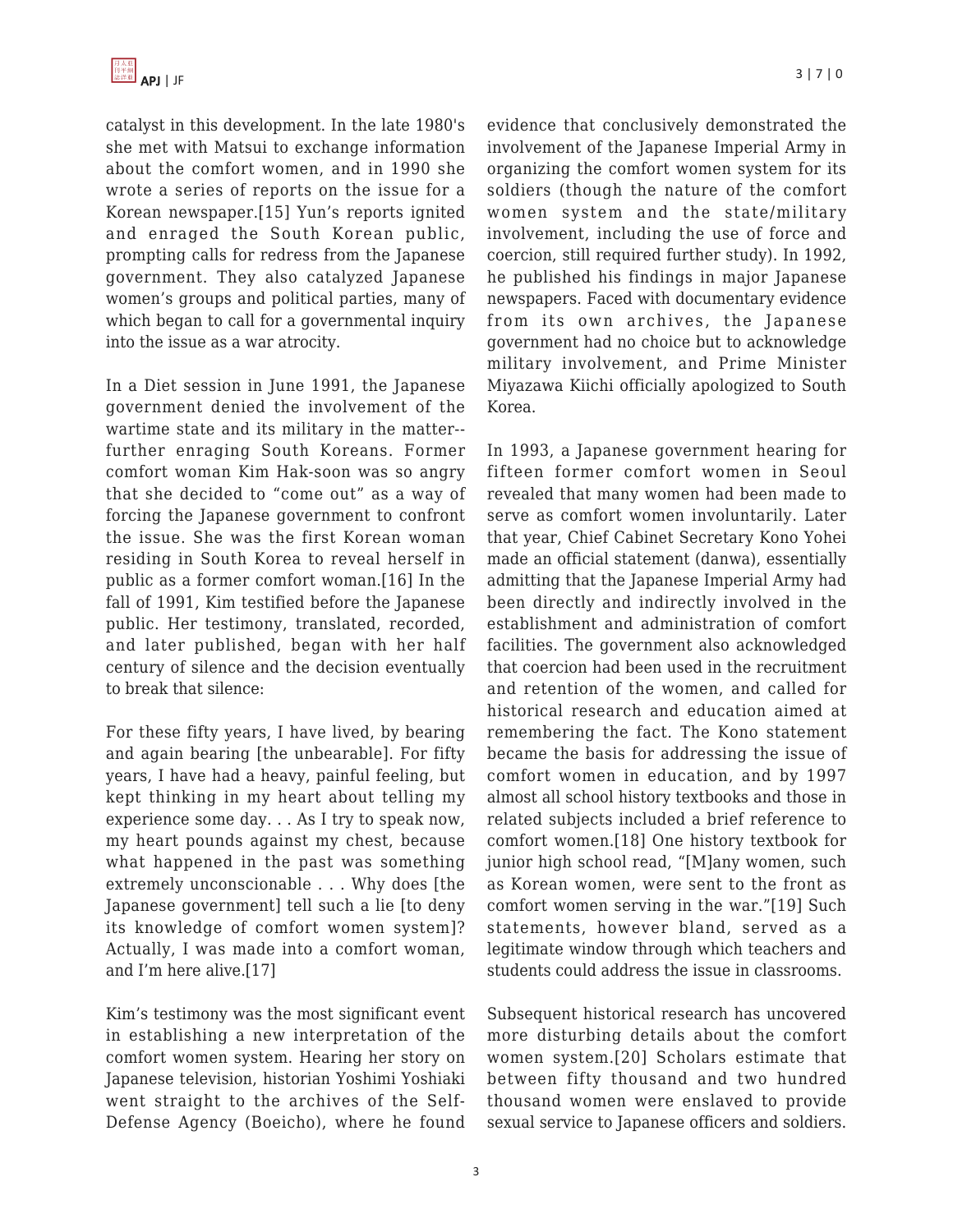The majority of these women were Korean and Chinese (there were also some Japanese), but they included women from many other countries, including Thailand, Taiwan, Indonesia, East Timor, Malaya, and Holland. Many non-Japanese women were minors, rounded up by deception or under conditions of debt slavery, and some were violently abducted.[21]

Prostitution for military personnel in war zones and occupied territories was widely practiced during and prior to World War II,[22] but Japan's comfort women system was unusual in the extreme forms of coercion and oppression imposed on women, including teenage girls brought from Korea and Taiwan. The evidence reveals that state and military authorities at the highest levels were extensively involved in the policymaking, establishment, and maintenance of the system, and in recruiting and transporting women across international borders.[23]

One result of both the Japanese government's apologies and of recent scholarship on comfort women was backlash from neonationalist groups. In particular, neonationalists objected strongly to both the government's admission of state involvement in the matter and to the inclusion of the issue in school textbooks. They have attacked politicians who support the government's apologies as well as historians' findings about comfort women. They have also targeted contradictions in the testimonies of comfort women in an effort to discredit their accounts.

#### **Historical Debates:**

# **Neonationalists vs. Progressive and Feminist Historians**

Making and keeping the issue of comfort women controversial has been one of the most effective strategies pursued by neonationalists. In particular, they have focused on minor or technical details of the facts presented by women's testimonies and historical research, pointing out errors and the impossibility of verification.[24] For example, in the early 1990s, some school textbooks referred to the women in question as jugun-ianfu (comfort women serving in the war). Neonationalists, however, argued that jugun-ianfu was not the "historical term," meaning that it was not the term that was used officially (and unofficially) during the war. Therefore, they have insisted, the term must be deleted from school textbooks.[25]

There is a modicum of truth in the nationalist claim: the term jugun-ianfu was a postwar invention, gaining a wide currency with Senda's work. During the war, the military officially called the comfort facilities ianjo or ianshisetsu (ian means "comfort"), designating for the most part the military comfort facilities but sometimes referring to private brothels. For example, one of the key documents Yoshimi discovered in 1991 (one that led to Prime Minister Miyazawa's official apology in 1992) was subject indexed as "Gun Ianjo Jugyofu-to Boshu ni kansuru Ken" (Matters concerning the recruitment of women to work in military comfort stations).[26] The women were variously called as ianfu (comfort women), shugyofu (women of indecent occupation), shakufu (women serving sake), and tokushuianfu (special kind of comfort women), but not jugun-ianfu.[27]

Semantic issues aside, however, neonationalist efforts to undermine the history of the comfort women--and to erase it from school textbooks- seem manipulative at best. They argue, for example, that the term jugun, as part of a compound noun (e.g., jugun-kisha, the term for war correspondents; and jugun-kangofu, the term for war nurses), indicates the status of gunzoku, or civilian war workers (those officially on the payroll of the army and/or navy). The comfort women, they argue, were not in that category. Historians such as Yoshimi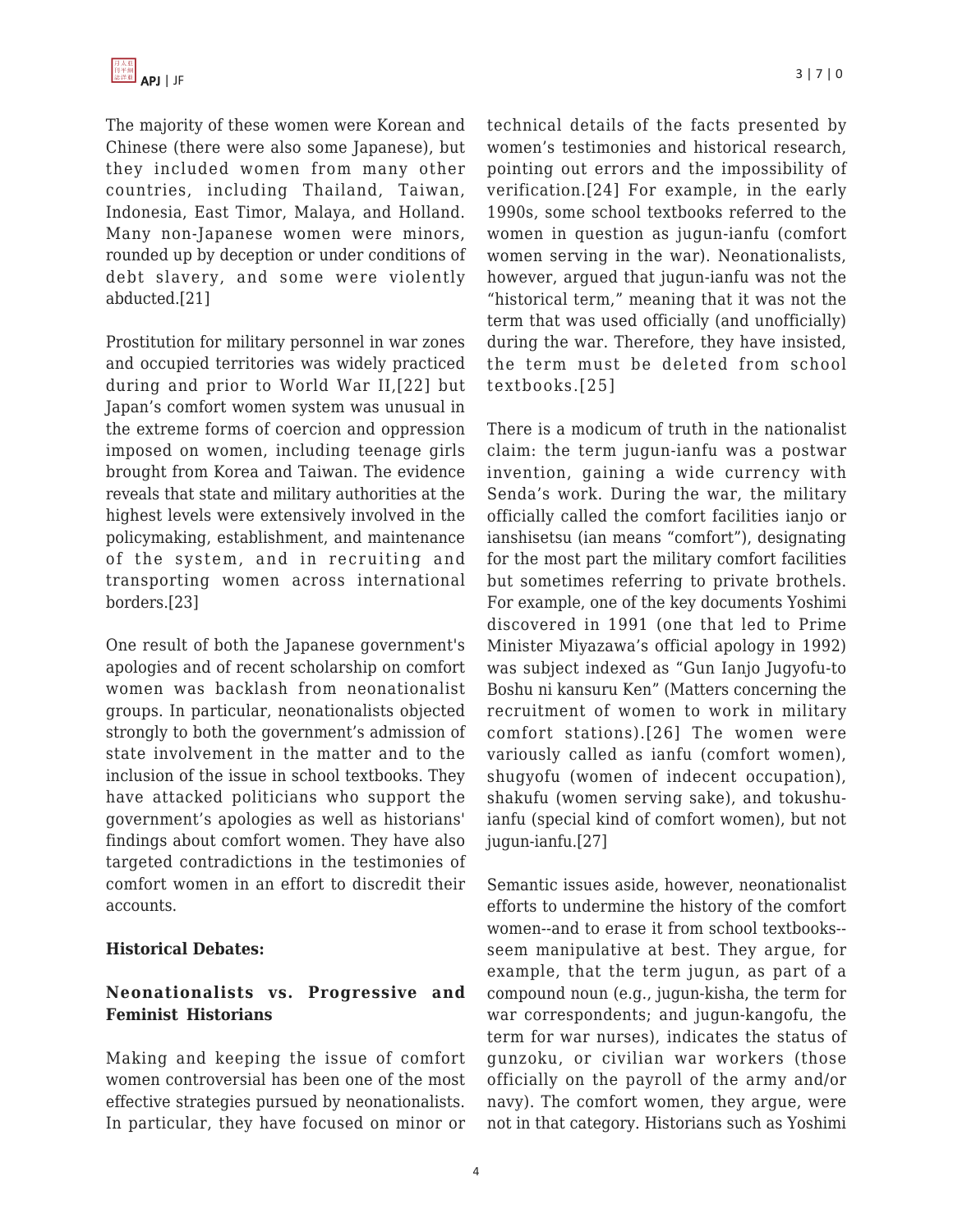have refuted this argument by pointing out that the term jugun was (and is) commonly used to mean "going to the front," or "serving in the war," and as such it was not used in the same way as gunzoku. For example, most war correspondents were not employed by the Japanese military (the army only came to have its own correspondents after 1942), but regardless of their employment status, they were (and are) usually called jugun-kisha.

Moreover, Yoshimi and others have pointed out the obvious fact that terms used in historical research (and education) are not necessarily the precise terms that were used during the period under study. (For example, people in the medieval period never called their time medieval.) In their view, the real problem with the use of the term jugun-ianfu in school textbooks is not that it was not officially used in wartime since the term became commonplace in recent years. Rather it that it is euphemistic. "Comfort" (ian) hardly convey a situation of the women that was, in fact, enslavement. The point is well taken. Although many scholars at present prefer using the term gun-ianfu (military comfort women) or Nihongun-ianfu (Japanese military comfort women) for its preciseness, what is critical, whatever term is used, is that explanation be provided.[28]

Another point of dispute has been over the types, agents, and extent of coercion. Neonationalists have made an issue of the term kyosei-renko (taking by force), a compound noun commonly used to refer to the Korean and Chinese men brought to Japan to labor in places such as coalmines and factories during the war. Neonationlists has made an issue of it since attacking the 1997 edition junior high school textbooks for their use of the term kyosei-renko in relation to the comfort women. By defining the term as an act of "something like slave hunting by the military and /or government authorities" (a narrower definition than most historians' usage signifying the involuntary nature on the part of the workers), they argue that no (documentary) evidence has been found to suggest that kyosei-renko took place in recruiting comfort women. They also argue that official documents indicate that the military and police instructed traffickers to follow the law and regulations in their recruitment of comfort women (procuring women for prostitution was legal, but regulated), and that the testimony of Yoshida Seiji, the only person who publicly acknowledged the violent means he and his coworkers used to recruit comfort women, lacks credibility in several key issues such as dates and places.[29]

The neonationalist arguments were (and are) misleading. First, no 1997 edition junior high history textbooks used the term kyosei-renko in describing the comfort women. The term kyoseiteki (forcibly) appeared in one text and the term renkoshite (took) appeared in another, but not kyosei-renko.[30]

Second, it is a illogical to suggest that no state or military force was used because no written official order has been discovered. While admitting that they have found no official documents that ordered the use of military or police force for the recruitment of women--in particular, in colonized regions such as Korea and Taiwan--Yoshimi and others emphasize the fact that many wartime official records were destroyed by the military at Japan's surrender. Besides, the state and its military had no need to use so explicit a language as "use force to round up women and send them to comfort facilities" to achieve its goals.[31]

In the absence of official document(s) sanctioning the use of force, progressive and feminist historians have presented other evidence to document the fact that the military and government authorities were directly involved in the procurement, shipping, and management of the comfort women, and were aware of traffickers' use of violence and deceptive tactics. Overwhelmng evidence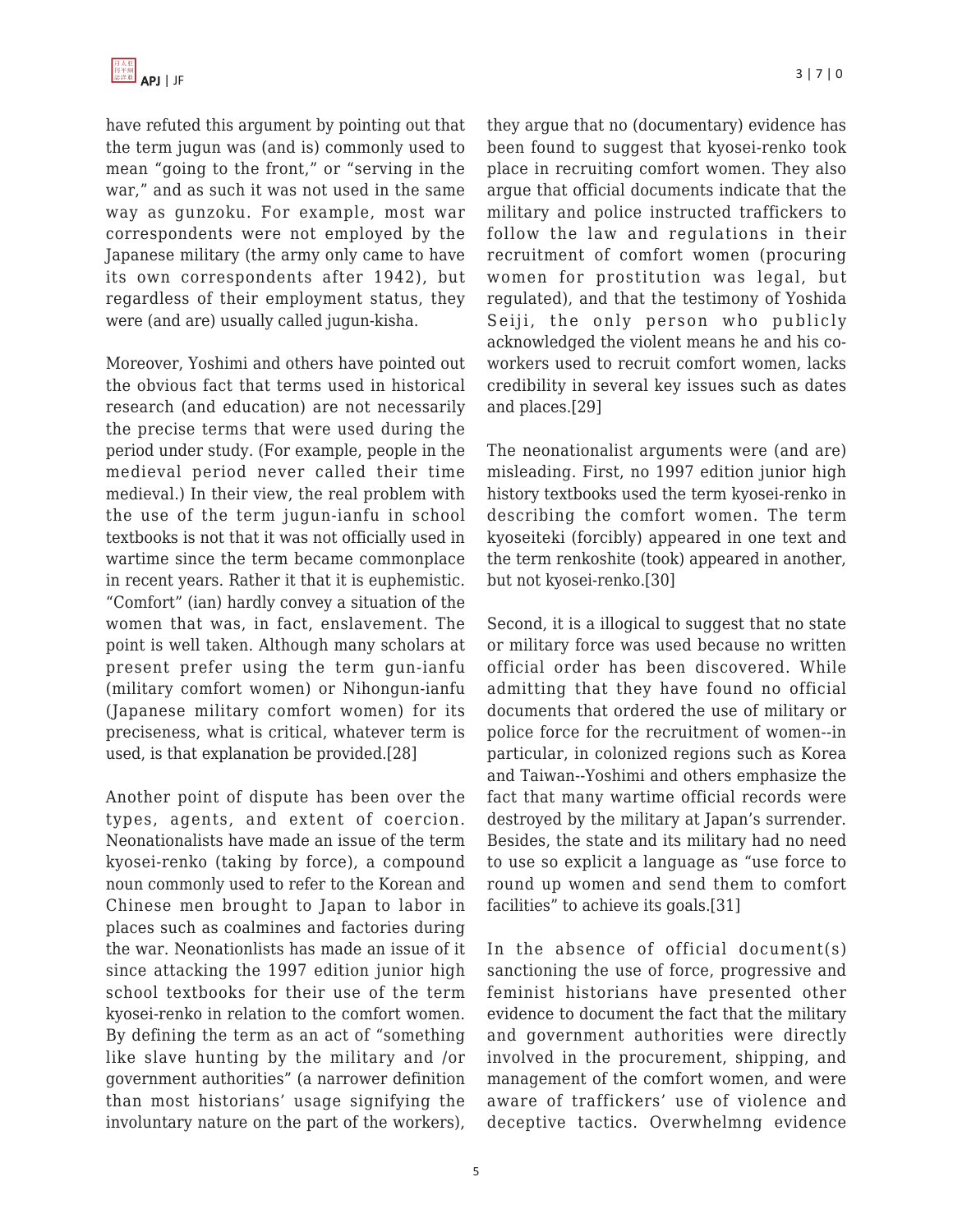shows that colonial authorities in essence condoned such traffickers' behavior as well as their trading very young girls in Korea and Taiwan.

In addition, detailed testimonies by former comfort women document cases in occupied territories, such as China and Southeast Asia, where government and military authorities themselves took women by force. Finally, coercion was widespread not only in the recruitment of women, but also in forcing them to stay and work in the comfort facilities.[32] Yoshimi and others suggest that the neonationalist focus on the term kyosei-renko is simply a smokescreen to divert (public) attention from the main issue: the coercive nature of the military comfort women system.

Progressive and feminist historians seem to be winning the empirical and analytical debate. But if the neonationalists have lost many points, they continue to circulate their views not only through that part of the media that they dominate such as the Sankei Shimbun, but throughout the mainstream mass media. And if progressive and feminist historians dominate the discussion in historical circles, neonationalists exhibit formidable strength in the popular arena where the controversy has attracted a large audience. For example, Kobayashi Yoshinori, a popular cartoonist who had once fought on behalf of some AIDS victims, has published a series of best-selling comics in magazines and volumes, promoting neonationalist arguments on the war. The ability of neonationalists to keep the issue controversial has led the public to feel that the issues remain unresolved.

Right-wing political pressures led a number of textbook publishers to remove references to comfort women from their 2002 edition junior high history textbooks. Out of eight texts, only one included the phrase comfort women (ianfu) and two others included the phrase comfort facility (ianshisetsu).[33] This trend continues as none of the 2006 edition textbook drafts refers to comfort women. One text mentions

the issue, but only in a footnote touching on the recent development by which the unresolved issues of war have been brought to the Japanese court.[34]

# **A "Poststructuralist" Feminist Critique of "Positivism" in History**

In the battles between neo nationalists and progressive/feminist historians, some critics have looked to "postmodern" approaches to replace empirical approaches to the issue of comfort women. In a provocative essay, noted Japanese feminist Ueno Chizuko criticizes as "positivist" (jissho-shugi) the arguments of both neonationalists and progressive/feminist historians.[35] Citing "poststructuralist" theories, Ueno maintains that the issue of comfort women is linked to fundamental questions about the methodology of historical studies. She asks: "[I]s a historical 'fact' such a simple thing that it looks the same to whoever looks at it?"[36]

According to Ueno, the positivist approach accepts written documents as the first and only legitimate source for the study of history (bunshoshiryo shijo-shugi). This has allowed neonationalists to discredit the testimonies of former comfort women on the grounds that no official documents have been found showing that the state and the military took women by force. In her view, progressive and feminist historians have erred in attempting to refute the nationalists by advancing the positivist study of history. Commenting on a televised debate on the issue, Ueno charges that:

Yoshimi Yoshiaki, a conscientious historian who has contributed most vigorously in discovering the historical materials concerning the issue of comfort women, driven into a corner by the questioning of nationalists such as Kobayashi Yoshinori, finally admitted that no written historical materials exist that prove in due form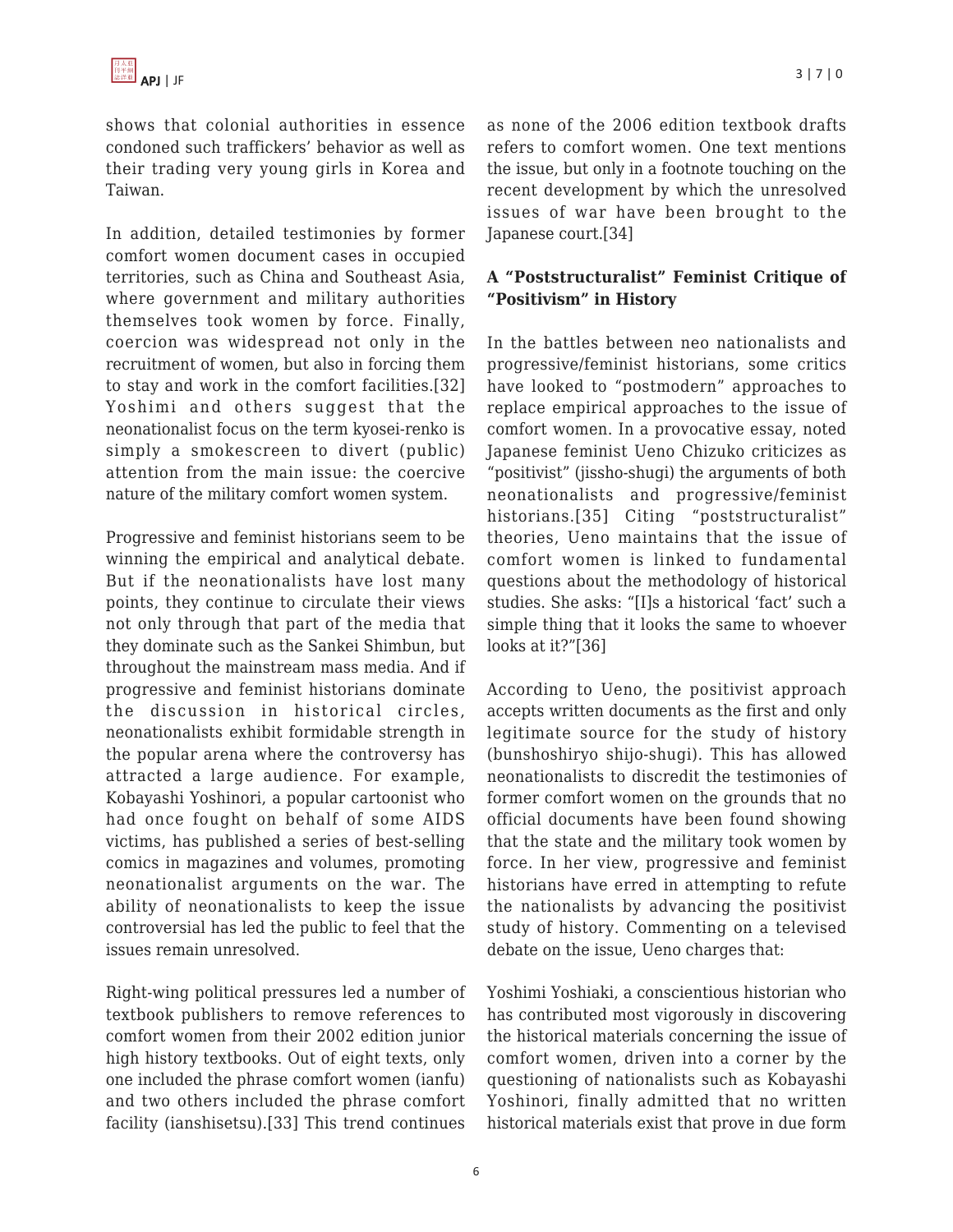the involvement of the Japanese military. If one stands on the doctrine of the written historical material as the first and only source, one has no choice but to admit "no." It became more or less a shared understanding that the documents Yoshimi found and reported in 1992 can be indirect evidence for kyosei-renko (taking by force), but not the historical source that substantiates it as a fact.[37]

At the heart of Ueno's interpretation is the suggestion that positivism "denies the 'evidentiary power' of the victims' testimonies," and, thus, discredits "the 'reality' [experienced and told by] the victims." Ueno holds that to negate the testimonies of the former comfort women is to trample their dignity underfoot. Instead, she argues for the importance of recognizing "a variety of histories," or "pluralistic histories," which would represent history from individuals' differing realities. This means that there is no necessity to choose just one history from the variety.[38]

#### **Progressive Historians' Reply to Ueno**

Ueno's argument created a stir among progressive and feminist historians. For example, Yoshimi responded that no serious Japanese historian today holds that written historical material is the first and only source for the study of history, still less that official state documents are the only legitimate historical sources. He also noted that it is common sense among historians that "the picture of history is not unitary even in cases where [historians] address the same object." Yoshimi cited the difference between two versions of a life history told by the same former comfort woman (a Resident Korean living in Okinawa). That difference, he suggested, is based on the differences between the interviewers' social locations and positions- -one a Japanese feminist, and the other a Korean support group.[39]

Yoshimi maintains that historical facts need to

be reconstructed utilizing diverse sources such as official and unofficial documents, testimonies, and other kinds of evidence; and that theories and methods of history are tools for historical analysis and reconstruction. In his view, a reconstructed history needs to be evaluated in terms of its persuasiveness and logical coherence--which for him is "verification."[40] Yoshimi questions whether Ueno's position that there are no "facts" or "truths" in history, only "realities reconstructed from given perspectives" ultimately suggests that one's viewpoint is the only thing that matters in studies of history. This, for Yoshimi, is highly problematic. As he puts it:

If so, . . . which "reality" to choose would be decided by determining which [viewpoint] to choose from the [various] "viewpoints" that construct it [history]. This would result in either agnosticism, or the situation of [choosing based on] beliefs and tastes, i.e., which viewpoint one believes or prefers.[41]

"At least, if it's scholarship," Yoshimi argues, "it should be questioned which reality, from among various 'realities' reconstructed, has persuasive power and which has a basis."

Yoshimi rejects Ueno's view that pointing out the exaggerations and mistakes in the victims' testimonies is to deny the power of testimonial evidence. It is natural that mistakes or inconsistencies occur in testimony concerning events half a century earlier, just as mistakes and inconsistencies, not to mention deliberate falsehoods and obfuscation sometimes found in official war documents, may be found in documentary evidence. For example, a woman testified that she had been forced to work in a military comfort facility in the late 1930s in Japan, but since no military comfort facilities are known to have existed inside Japan at that time, Yoshimi holds that it is difficult to take this particular testimony at face value.[42] In another example, a former comfort woman gave contradictory accounts—on one occasion,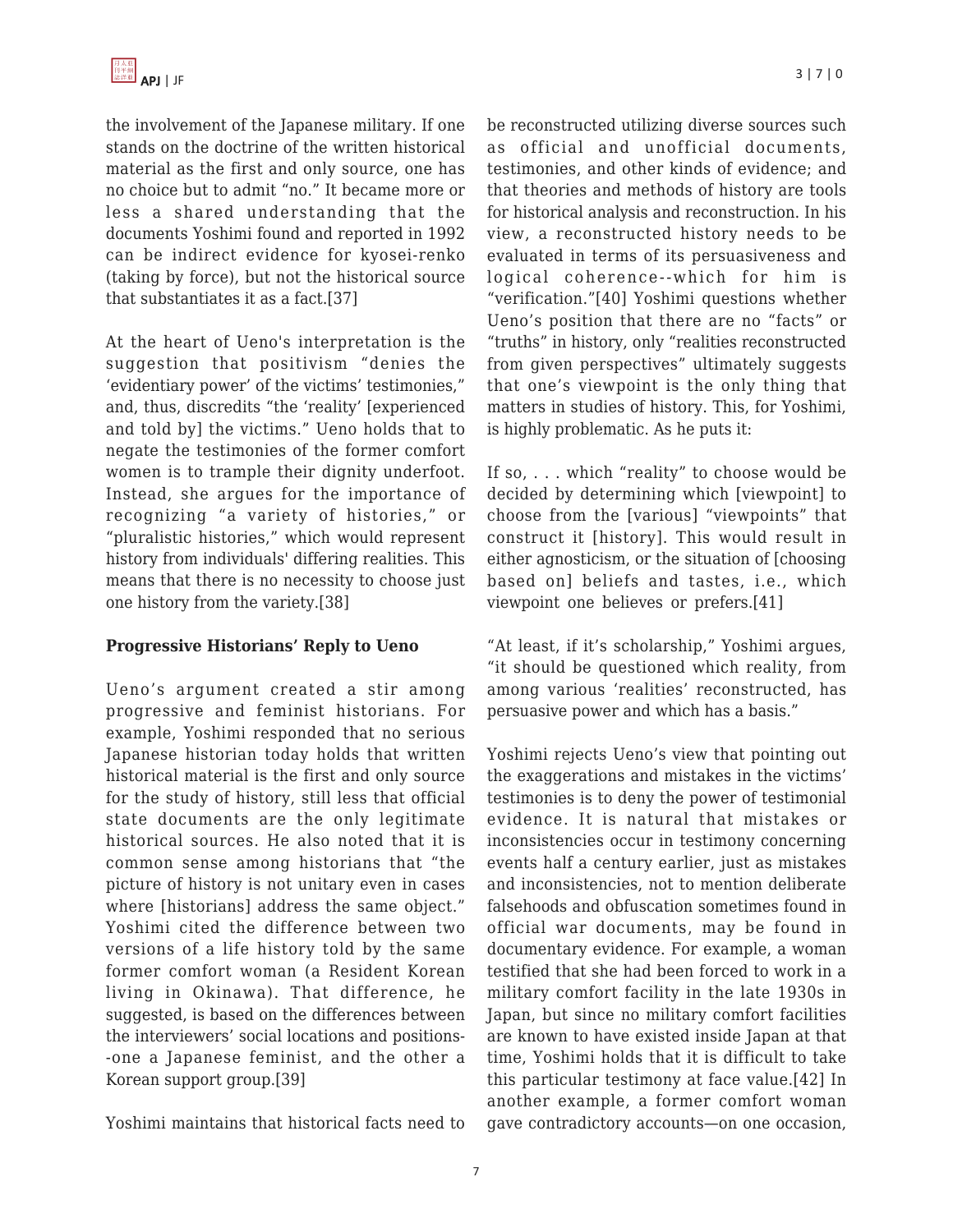she stated that she had been taken by force, but on another occasion, she stated she had accepted the job to earn money. Yoshimi reminds us that the fact that the woman consented to be sent to the front (in this case Burma) does not absolve the military from responsibility for its brutal treatment of her within the comfort women system, leading her to attempt to commit suicide by drowning. He states, "I would like [Ueno] to consider this kind of effort [required] for the reconstruction of the reality."[43]

Yoshimi's point highlights the fact that oral history involves careful piecing together and assessment of information given in multiple testimonies. This is all the more true when the evidence pertains to events of half a century earlier. While Yoshimi acknowledges the possibility of a (postmodernist) examination of testimonies as (contemporary) discursive practices, he insists that the current controversy over the comfort women issue is principally over the historical facts. Therefore, his efforts have been geared towards the reconstruction of those facts.

Other historians have joined the debate. I would like to consider the insights of one of them, Yasumaru Yoshio, a specialist on the history of Japanese thought. While finding some value in Ueno's argument, Yasumaru disagrees with her assessment of Yoshimi as a positivist. Yasumaru points out that Yoshimi began his study because he was deeply moved by the testimony of Kim Hak-soon, meaning that at the heart of his study are his sensibility and ethics. Having taken up the subject, Yoshimi has brought to bears his skills and knowledge as an historian.[44]

One important issue to Yasumaru is the activities of traffickers in the colonies who were active agents and mediators between the women and the military, and who played a major part in the everyday violence, including taking women by force or kidnapping them.

Without their existence and systematic operations, Yasumaru argues, it would have been impossible for the state to collect such a large number of women. Extending Yasumaru's arguments, it is clear that historians and educators need to examine critically not only the direct role of the imperial state and military but also the dynamics of class, gender, race, and ethnicity that shaped the ideologies and praxis of colonial relations in order to grasp the milieu within which the traffickers committed everyday violence.

## **The Nationalist Appropriation of Postmodern Vocabulary**

While the debate over the appropriate paradigm for historical research has continued within the progressive/feminist camp, some neonationalists have begun to speak a kind of postmodern discourse, with their own particular twist. They are calling for the construction of a Japanese history from "the Japanese perspective," stressing unity and coherence.

For example, Sakamoto Takao, a historian of Japanese political thought, has argued that no education is value-neutral and that the purpose of education, especially history education, is to foster "national consciousness." In his view, "history is a story," and the Japanese history taught in schools should be "a story of the formation of a nation, a people," which aims at the construction of a sense of national unity.[45]

Sakamoto here employs the discourse of a national history that is not necessarily based on verified facts drawn from studies of history, but one in which facts are "fittingly woven into the story" in order to enhance its reality. In Sakamoto's view, concepts such as "state" and "nation" are, in some sense, fictions. "However," he contends, human beings "cannot live without fictions," and "efforts" by human beings "to maintain the fictions" are needed.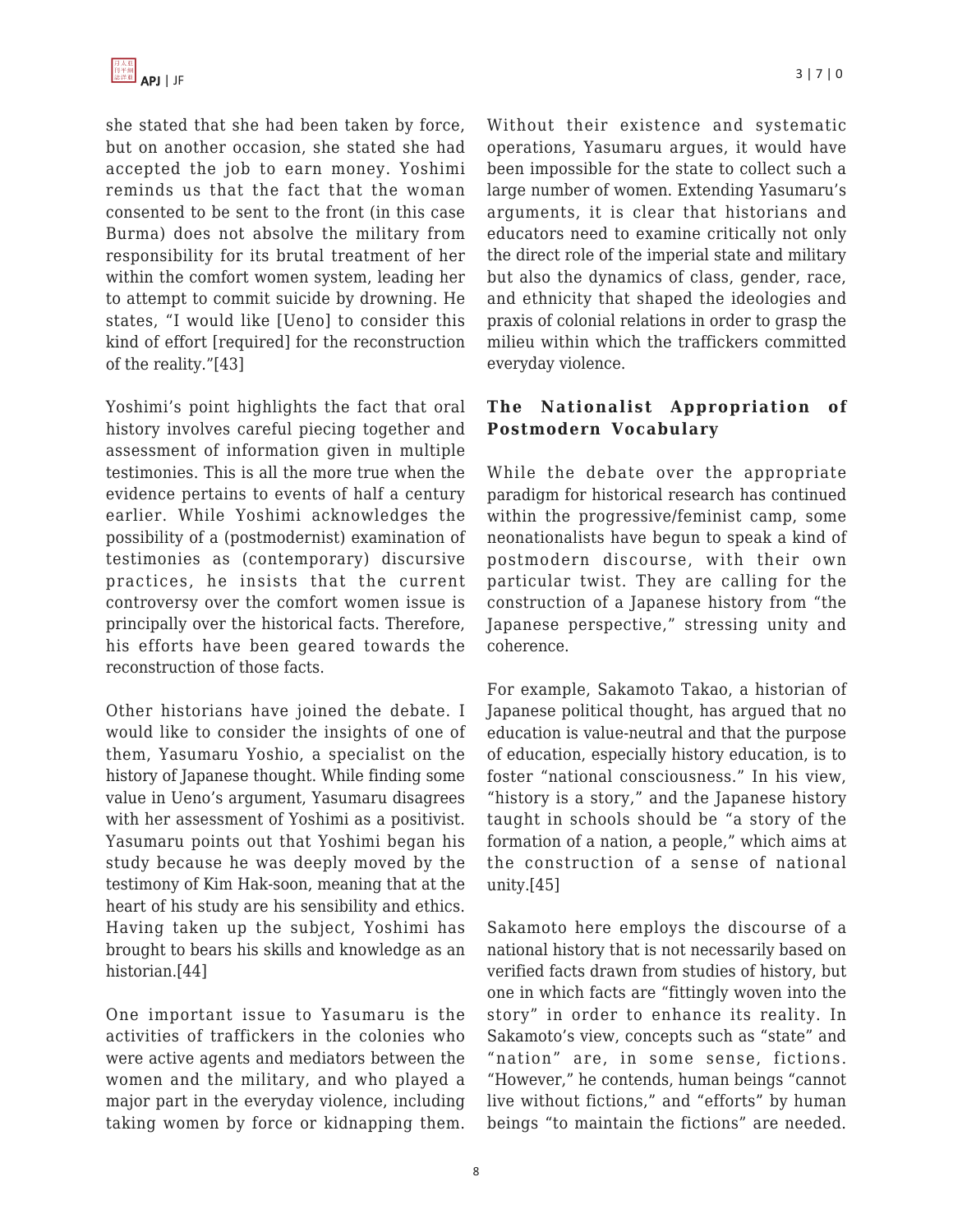The vocabulary used here may have been borrowed from recent postmodern literature, but it curiously (and ironically) serves modernist ends, specifically the construction of a national unity by [re]instituting and privileging national history.[46]

Sakamoto's neonationalist postmodern discourse finds echoes among those in mass media and on the lecture circuit, indicating that it has gained some currency in the public arena. In the fall of 1996, for example, Sakurai Yoshiko, a former television news anchor woman and current freelance journalist, gave a lecture at an in-service teacher training program held by the Yokohama Education Board for the promotion of international understanding.[47] Sakurai spoke on the comfort women issue and textbook questions. She began by stating that "all the textbooks . . . assume 'taken by force' as a major premise; however, . . it is my conviction that [the women] were not 'taken by force.'"[48]

The problem, in her view, was the "structure of the Japanese psyche," which was "selftormenting." She then proceeded to argue for the concept of history as a story (monogatari) of a nation.

What I'd like to say is that history is a story…It is a story of individuals, and at the same time it should be a story of the respective nation. Therefore, … it should be natural that Japan has its own way of viewing [history]. It is natural that . . . China has its own view and Korea has its own view, and it is natural and reasonable that all three are separate [and different].[49]

For Sakurai, Japan's (hi)story needs to be told from the Japanese perspective, that is, a perspective through which the younger generation come to love the nation.

The new postmodern line put forth by the nationalists also seems to blur the line between

"fact" and "fiction." In fact, Fujioka Nobukatsu, an educational scholar and long a central figure in the neonationalist attack on history textbooks, has even argued that the inclusion of "lies" in history books (and, by implication, textbooks) is acceptable for certain purposes, for instance, to make the story "colorful." Fujioka has disclosed that in the 1990s, when he was involved in authoring Takasugi Shinsaku, a series of history books for children (intended to aid their understanding of history lessons in schools),[50] he included some fictitious stories. As he puts it:

To write [a history] based only on verified historical truths makes . . . [it] insipid and dry. I changed my policy for the lack of an alternative--I had no choice but to write from my own imagination to a great extent.[51]

It seems that neonationalists are in the process of reformulating their discursive strategy to appropriate (selectively) certain postmodern concepts such as "history as story" to serve the purpose of creating an idealized history of a pure Japanese nation. It is a project that resonates with dominant wartime ideologies of empire.

As we have seen, one of the primary nationalist strategies has been to focus on the details of historical findings on comfort women, to point out errors or the impossibility of verifying certain claims, and on that basis suggest the impossibility of verifying any part of the history of comfort women. At the same time, they seek to relativize the epistemological status of any claim concerning historical facts and argue for a choice of stories from any number of "equally valid" stories. The notion of "history as story" serves as a license to construct any kind of story as history, including fictive stories with real names. This is a clever move for neonationalists, one that is worrisome for progressive/feminist historians. For, if neonationalists are unable to win the battle over empirical research and testimony, perhaps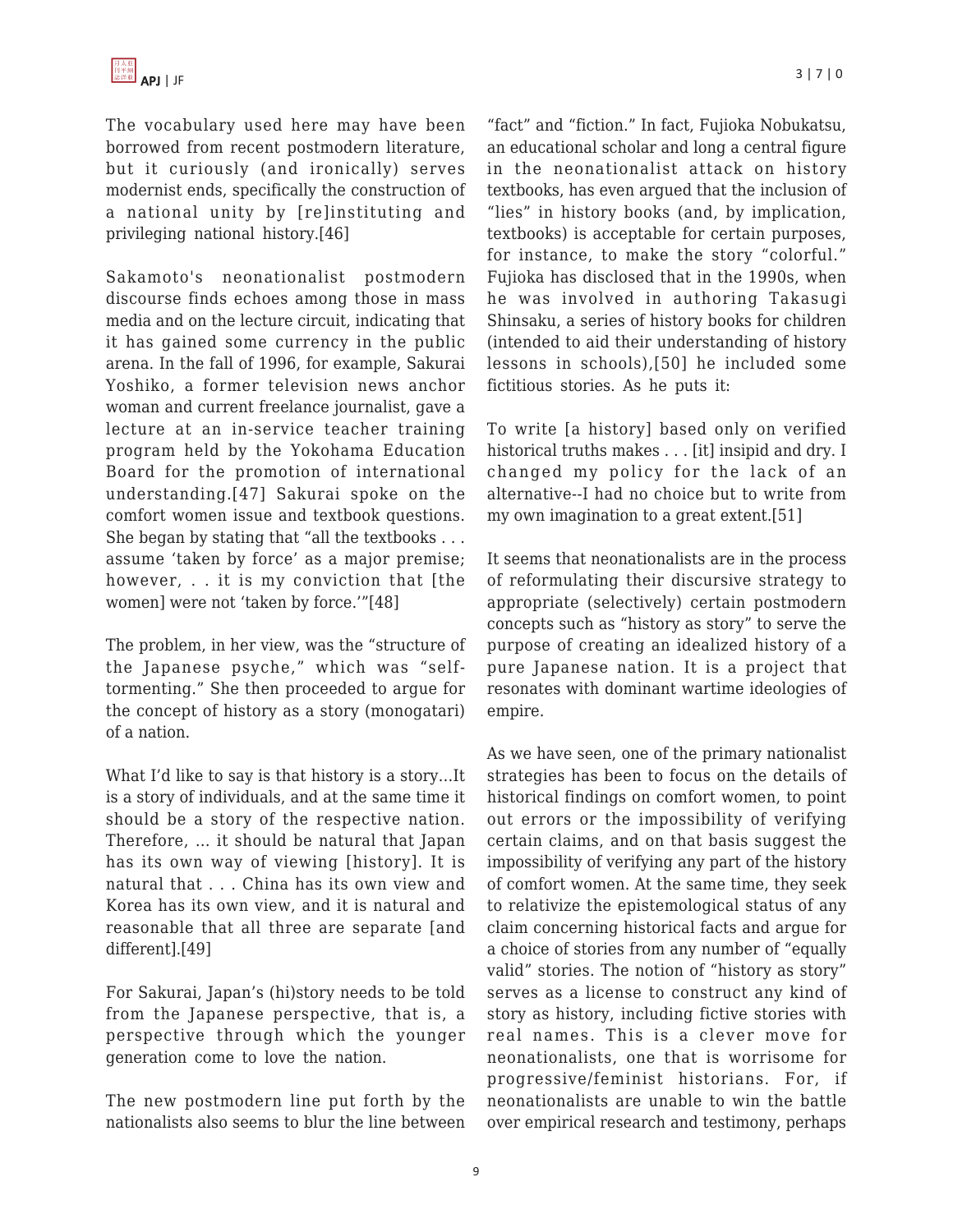they can win with fictional narratives appealing to the national pride and patriotic spirit.

### **Conclusion**

The testimonies of former comfort women that appeared in the early 1990s spurred intense controversy over the representation of wartime Japan's military comfort women system. The controversy has been intense and prolonged, not only because it reflects the political and ideological struggle(s) between progressives and neonationalists in Japan and the geopolitics and diplomacy involving Japan and its neighbors,[52] but also because of the intellectual and moral challenges posed to the societies involved in general, and historians and educators specifically.[53]

In the conventional legal context, "testimony is provided, and is called for, when the facts upon which justice must pronounce its verdict are not clear, when historical accuracy is in doubt, and when both the truth and its supporting elements of evidence are called into question."[54] In other words, it settles the dispute. In contemporary society, testimony given by victims and the oppressed has been used in research and education to provide crucial evidence to document traumatic events, including the Second World War, the Holocaust, Hiroshima and Nagasaki, and diverse war atrocities. In so doing, it has acquired another function—unsettling the (dominant, normative) truth.

Indeed, the testimonies of former comfort women have changed the interpretive framework for research on the issue and for what counts as truth. As a result, a much richer, detailed, and more critical understanding of the events and processes that defined the comfort women system becomes possible. At the same time, however, the emphasis placed by some proponents of the comfort women on the truth of their testimonies has backfired. Japanese neonationalists, by focusing on minor details and contradictions, have effectively made (and kept) controversial both the women's testimonies and historians' findings that draw both on testimonies and archival research. Progressive and feminist historians have fought back and won a number of empirical debates on the basis of expert knowledge, but neonationalists have succeeded in confusing public audiences, including many school teachers.

How should historians and educators use the voices and testimonies of comfort women, as well as those of other marginalized groups? It seems to me that we should strive for a sensitive, sensible, and critical approach to them. First, we should understand that oral testimony is an important and unique source of information, one that is particularly important if we are to gain access to the experience of victims, but that it is only one of many types of sources that historians and educators should consult. Like any other source, its value needs to be assessed rigorously, its internal consistency examined closely, and, when used as part of the factual narratives that historians construct, it should be used in conjunction with multiple official and unofficial documents—print or otherwise—to create a wider and deeper understanding of complex phenomena of the past. The testimony of the comfort women, where it can be verified and reinforced, is among the most compelling and important kinds of evidence available for documenting the women's experience and the interplay between official policies and the peoples of colonized and occupied territories under wartime conditions.

Second, gender is a critically important category for understanding what took place more than half a century ago and for grasping how it has been represented since.[55] In my view, the foremost significance of testimony lies in its power to provide a lived perspective, a lens through which historians and educators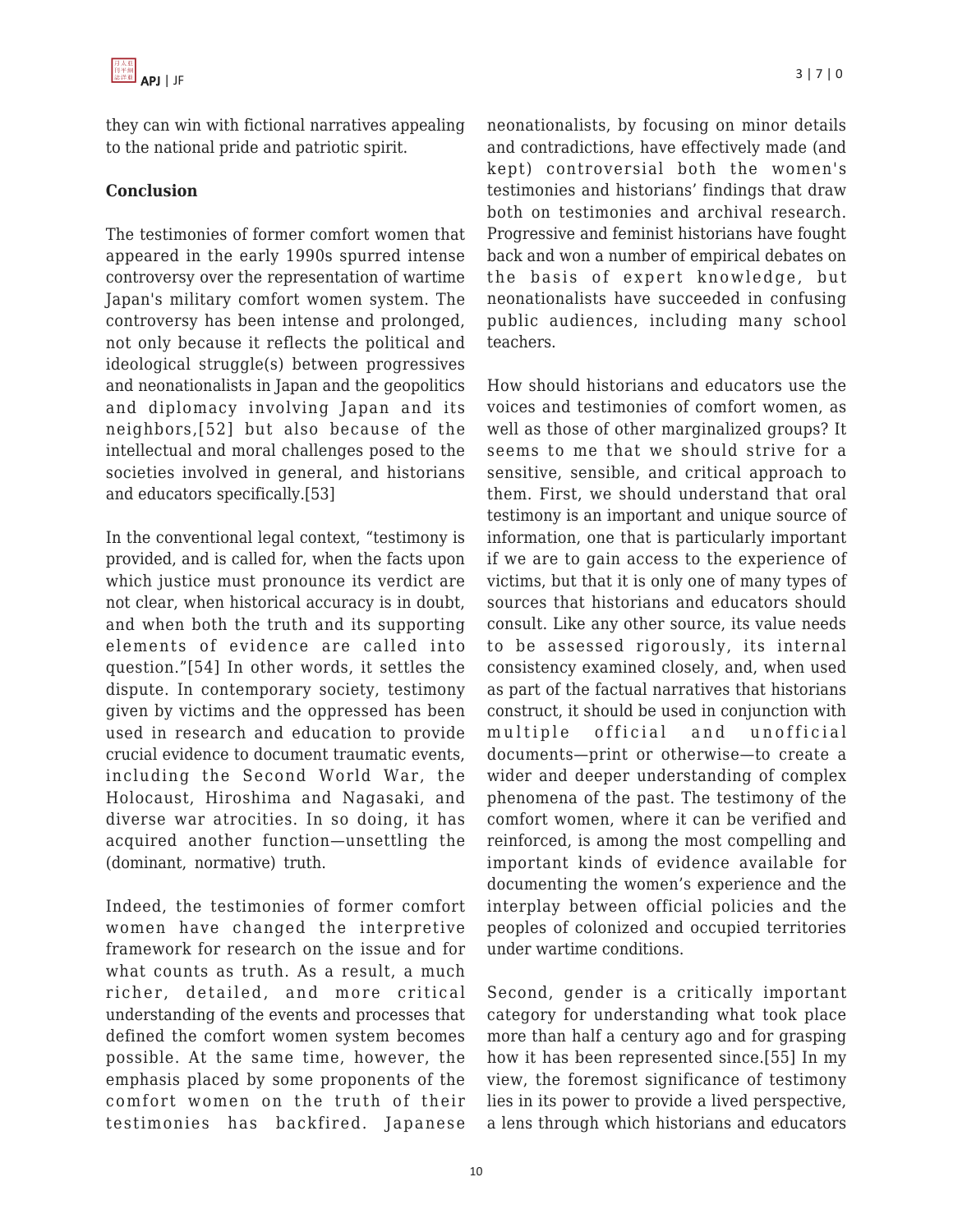can (and should) reexamine and reinterpret every historical source available. We should look at history of the war through the eyes of comfort women.[56] It can change the meanings and interpretations of events by shedding a different light on other historical materials, and so it can yield new knowledge. In this case, the research illuminates how gender relations and ideology, embedded in nationalism, militarism, colonialism, and ethnocentrism, shaped history, and how statist and male perspectives on that history can be challenged. The women's testimonies help visualize a new, counter history of war and colonialism, providing rare insight into a range of issues as experienced and remembered by an important group of women whose voices had been silenced for more than half a century.

Third, we should not conflate the problem of method with that of perspective. The evidence produced by a testimony, while often powerful and compelling, is by its nature partial and limited.[57] It is the historians' task to probe the relationship between "fragmentary evidence" and the lived perspective (or "holistic truth") to comprehend the full experience of comfort women and the role of the state in crafting the comfort women system.[58] To be sure, some testimony is difficult--or virtually impossible--to verify given the fact that the Japanese government and military deliberately destroyed the key documents at Japan's defeat.[59] However, the value of the perspective is not undermined by discrepancies and inconsistencies in individual accounts. Rather, taken as a group, the testimonies of comfort women from many countries constitute a powerful and coherent set of lenses to examine the nature of the comfort women system and the war. Incorporating the perspective(s) of the victims into historical research and education is not only a profoundly important intellectual act, it is also among the most important ethical and political responsibilities of historians and educators.

APJ | JF 3 | 7 | 0

Finally, it is urgent to educate students and the public about the complex issues involved in the relationship between history and testimony, so that they can meet the intellectual and moral challenges that the history of comfort women and other sensitive historical issues pose for later generations. Postmodern debates can help to sensitize students and the public to become informed listeners and readers of testimonies and to effectively engage the controversies surrounding them. Those who hold classic, commonsensical notions of historical objectivity, and who emphasize teaching only "the facts", may remain vulnerable in contemporary debates over history and testimony, if only because they are less equipped to deal with attacks employing postmodern language as in the case of "history as story." Today's effective citizenship requires understanding of the nature, power, and limits of testimonies in constructing historical knowledge, as such knowledge is a major source of national identity.

\*I would like to thank Hiro Inokuchi, Richard Minear, and Mark Selden for comments and suggestions.

Yoshiko Nozaki is an associate professor in the Department of Educational Leadership & Policy, the University at Buffalo (SUNY-Buffalo) and an Asia-Pacific Journal Associate. She is the author of [War Memory, Nationalism, and](http://www.amazon.com/dp/0415371473/?tag=theasipacjo0b-20) [Education in Postwar Japan, 1945-2007: The](http://www.amazon.com/dp/0415371473/?tag=theasipacjo0b-20) [Japanese history textbook controversy and](http://www.amazon.com/dp/0415371473/?tag=theasipacjo0b-20) [Ienaga Saburo's court challenges](http://www.amazon.com/dp/0415371473/?tag=theasipacjo0b-20) and numerous works on education and historical memory. She is co-author with Hiromitsu Inokuchi of [What U.S. Middle School Students](http://www.amazon.com/dp/9460913091/?tag=theasipacjo0b-20) [Bring to Global Education: Discourses on](http://www.amazon.com/dp/9460913091/?tag=theasipacjo0b-20) [Japan, Formation of American Identities, and](http://www.amazon.com/dp/9460913091/?tag=theasipacjo0b-20) [the Sociology of Knowledge and Curriculum.](http://www.amazon.com/dp/9460913091/?tag=theasipacjo0b-20)

#### **Notes**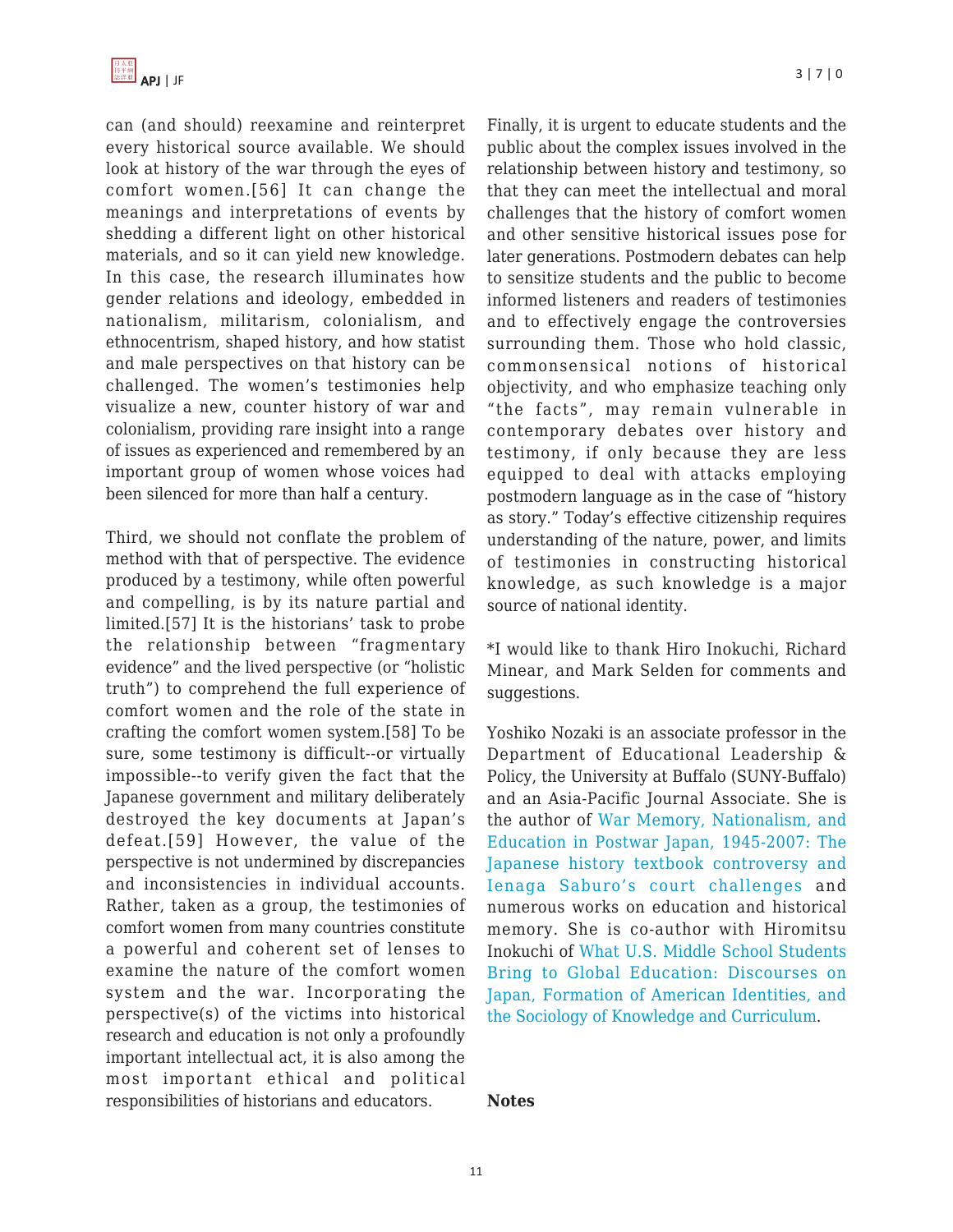[1] Dori Laub, "Bearing Witness, or the Vicissitudes of Listening," in Shoshana Felman and Dori Laub, Testimony: Crises of Witnessing in Literature, Psychoanalysis, and History (London: Routledge, 1992), 59-60.

[2] Allen Carey-Webb, "Transformative Voices," in Allen Carey-Webb and Stephen Benz, eds., Teaching and testimony: Rigoberta Menchu and the North American Classroom (Albany: State University of New York Press, 1996), 7.

[3] See, for example, June Kuzmeskus, "Writing Their Way to Compassionate Citizenship: Rigoberta Menchu and Activating High School Learners," in Carey-Webb and Benz, Teaching and Testimony, 123-131.

[4] Shoshana Felman, "Education and Crisis, Or the Vicissitudes of Teaching," in Felman and Laub, Testimony, 1-56.

[5] Mary Louise Pratt, "I, Rigoberta Menshu and the 'Culture Wars,'" in Arturo Arias, ed. The Rigoberta Menchu Controversy (Minneapolis: University of Minnesota Press, 2001), 30.

[6] Joan Scott, Gender and the Politics of History (NY: Columbia University Press, 1988), 5.

[7] In this article, I employ the term "comfort women" (hereafter without quotation marks) because it has been the term most widely used, though I am aware that the term was (and is) a euphemism. Scores of volumes and articles on the topic (written in Japanese, Korean, and English) have been published since the early 1990s. This article discusses the most important works comprising that literature.

[8] Historical controversy is not new in Japan. Since 1945, Japan has been the setting of a hard-fought struggle over the official history of World War II. See Yoshiko Nozaki and Hiromitsu Inokuchi, "Japanese Education, Nationalism, and Ienaga Saburo's Textbook Lawsuits," in Laura Hein and Mark Selden, eds., Censoring History: Citizenship and Memory in Japan, Germany, and the United States (Armonk: M. E. Sharpe, 2000), 96-126; and Yoshiko Nozaki, "Japanese Politics and the History Textbook Controversy, 1945-2001," in Edward Vickers and Alisa Jones, eds., History Education and National Identity in East Asia (London: RoutledgeFalmer, 2005), 275-305.

[9] For testimonies and accounts by former comfort women, see, for example, Maria Rosa Henson, A Filipina's Story of Prostitution and Slavery under the Japanese Military (Lanham: Rowan & Littlefield, 1999); and Korean Council for Women Drafted for Military Sexual Slavery by Japan, True Stories of the Korean Comfort Women, ed. Keith Howard (London: Cassell Academic, 1996).

[10] For other aspects of the controversy, see Yoshiko Nozaki, "Feminism, Nationalism, and the Japanese Textbook Controversy over 'Comfort Women,'" in France Winddance Twine and Kathleen M. Blee, eds., Feminism & Antiracism: International Struggles for Justice (NY: New York University Press, 2001), 170-189. See also Laura Hein, "Savage Irony: The Imaginative Power of the 'Military Comfort Women'" in the 1990s, Gender & History (1999), 11(2): 336-372.

[11] See, for example, Hyakusatsu ga Kataru "Ianjyo" Otoko no Honne: Ajia-zeniki ni "Inanjyo" ga Atta [The "comfort facility" and men's confessions told in one hundred books: There were "comfort facilities" all over Asia], ed. Takasaki Ryuji (Tokyo: Nashinokisha, 1994). Takasaki finds approximately one hundred diaries and memoirs that referred to having directly witnessed the comfort facilities and/or comfort women. Those published during the war were censored so that their references were oblique.

[12] Japanese and Korean names in this article follow East Asian name order (except author information for English publications).

[13] The first writer to take up the issue was Senda Kako, who published Jugun Ianfu [Military comfort women] (Tokyo: Futabasha, 1973). Senda also wrote several bestsellers on the topic in the 1970s. In Korea, several publications appeared in the 1970s. For further discussion, see Takasaki Soji, Hannichi Kanjyo [Anti-Japanese sentiments] (Tokyo: Kodansha, 1993), 128-129; and Kasahara Tokushi et al.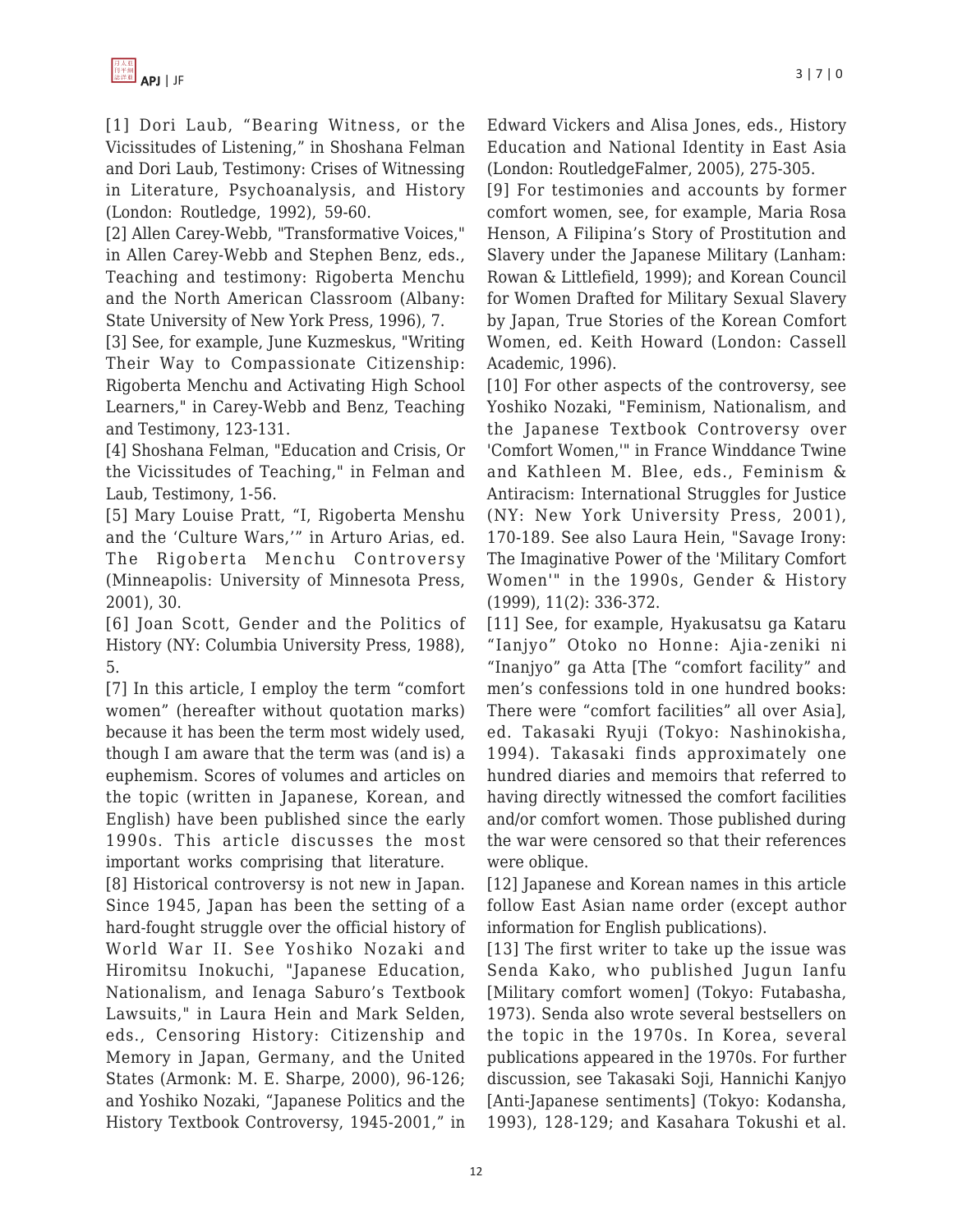eds. Rekishi no Jijitsu o do Ninteishi do Oshieruka [How to verify and teach the historical facts] (Tokyo: Kyoiku Shuppankai, 1997), 160-161.

[14] Matsui Yayori, "Kankoku-fujin no Ikita Michi" [The road a Korean woman took to live], Asahi Shinbun, evening edition (November 2, 1984), 5. At the time of Matsui's interview, the woman lived in Thailand. The article included a photo of her visiting her family in Korea in 1984, but did not mention her name.

[15] For Yun's activities, see George Hicks, The Comfort Women: Japan's Brutal Regime of Enforced Prostitution in the Second World War (NY: W. W. Norton & Company, 1994), 173-178.

[16] In the next few years, approximately two hundred Korean former comfort women followed in Kim's footsteps.

[17] Kaiho Shuppansha ed., Kim Hakusun-san no Shogen: "Jugun Ianfu Mondai" o Tou [The testimony of Kim Hak-soon: An inquiry into the issue of military comfort women] (Osaka: Kaiho Shuppansha, 1993), 3-4.

[18] For further discussion, see Nozaki, "Feminism, Nationalism, and the Japanese Textbook Controversy over 'Comfort Women.'"

[19] Haruo Sasayama et al., Chugaku Shakai: Rekishi [Junior High School Social Studies: History] (Tokyo: Kyoikushuppan, 1997), 261.

[20] Two excellent book length historical studies on comfort women have been published in English: Yoshimi Yoshiaki, Comfort Women: Sexual Slavery in the Japanese Military during World War II, S. O'Brien, Translator (NY: Columbia University Press, 2000) (Original work published 1995); and Yuki Tanaka, Japan's Comfort Women: Sexual Slavery and Prostitution during World War II and the US Occupation (London: Routledge, 2002).

[21] Yoshimi, Comfort Women, 29. No documents discovered to date reveal the proportions of nationalities or ethnic groups among comfort women.

[22] See, for example, Louise White, "Prostitution in Nairobi during World War II, 1939-45," in The Comforts of Home: Prostitution in Colonial Nairobi (Chicago: The University of Chicago Press, 1990), 147-184. See also Tanaka, Japan's Comfort Women, 84-132.

[23] Tanaka, Japan's Comfort Women, 180-181.

[24] In several cases, their criticisms of historical research turned out to be flawed due to their own lack of expert knowledge. Rightwing nationalists published numerous volumes and articles on the comfort women issue in the 1990s. For example, Uesugi Chitoshi, Kensho "Jugun Ianfu": Jugun Ianfu Mondai Nyumon [The verification of the "military comfort women": Introduction to the issue of military comfort women], revised and enlarged edition (Tokyo: Zenbosha, 1996).

[25] Neonationalists continue to employ this discourse. For example, in June 2005, Minister of Education and Science Nakayama Nariaki stated that the term jugun-ianfu did not exist at the time of the war, so it was good to see the school textbooks have eliminated the term.

[26] For the translation of the document, see Yoshimi, Comfort Women, 58.

[27] For the issue of the terms, see also Yoshiaki Yoshimi and Hiroshi Hayashi (eds.) Kyodo Kenkyu Nihongun-Ianfu [Joint research on Japanese military comfort women] (Tokyo: Otsukishoten, 1995).

[28] Yoshimi Yoshiaki and Kawada Fumiko, eds.,"Jugun ianfu" o meguru sanju no uso to shinjitsu [Thirty lies and truths surrounding "military comfort women"] (Tokyo: Otsuki Shoten, 1997), 9-10.

[29] For example, Yoshida Seiji, Chosenjin Ianfu to Nihonjin: Moto Shimonoseki Rohodoin Bucho no Shuki [Korean comfort women and the Japanese: Former Shimonoseki labor conscription manager's memoir] (Tokyo: Shin Jinbutsu Oraisha, 1977) and Watashi no Senso Hanzai: Chosenjin Kyosei Renko [My war crimes: Taking Koreans by force] (Tokyo: San'ichi Shobo, 1983). In these volumes, Yoshida described his use of deception and coercion in recruitment of Korean women for the comfort system as an officer at an employment bureau in Shimonoseki, Japan.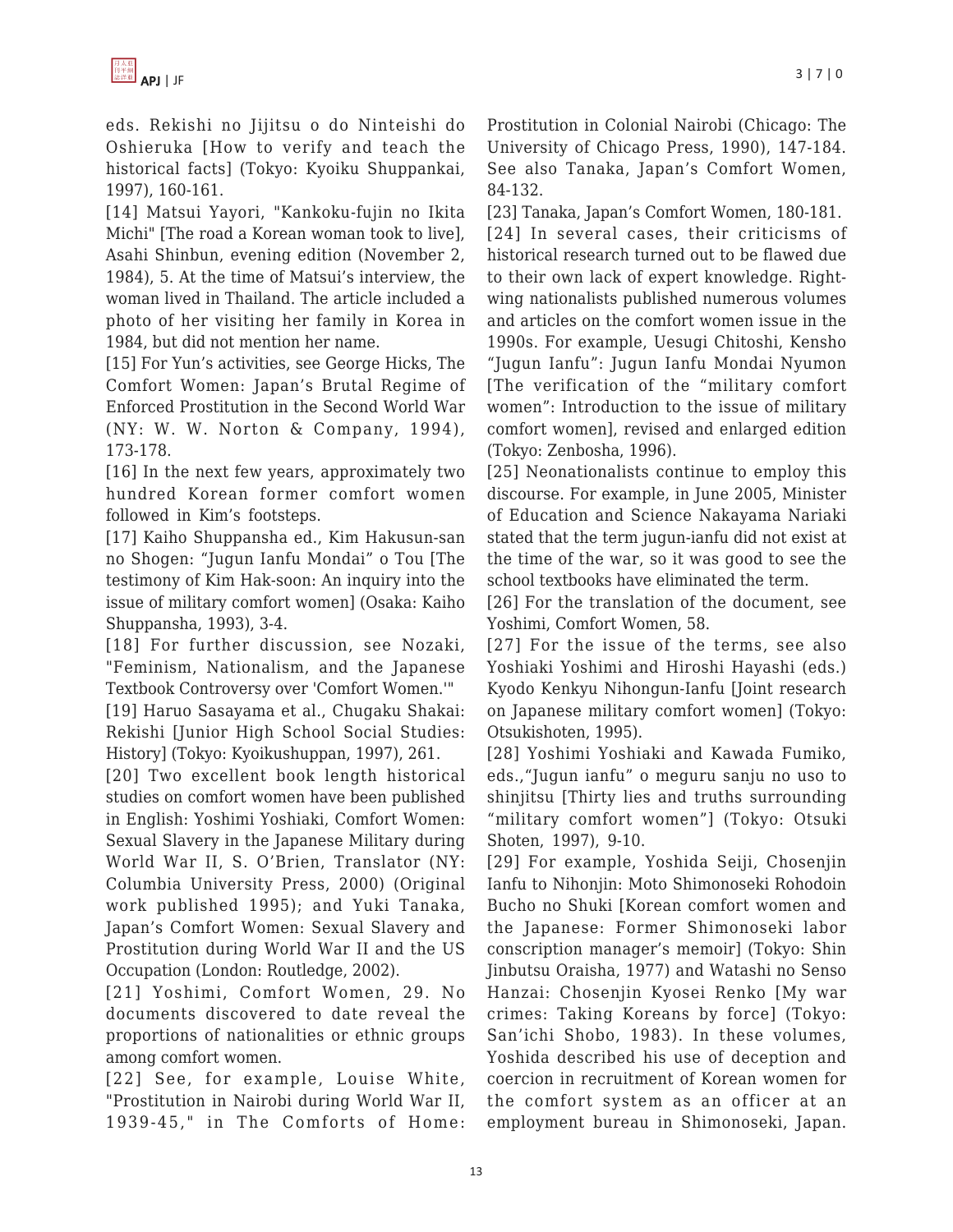

Employment bureau offices during the war were involved in local labor conscription.

[30] Hiroshi Tanabe, Shinpen Atarashii Shakai: Rekishi [New social studies new edition: History] (Tokyo: Tokyoshoseki, 1997), 263; and Ko Atsuta et al., Chugaku Shakai: Rekishiteki Bunya [Junior high social studies: Hisorical area] (Osaka: Osakashosei, 1997), 261. See alsoYoshimi and Kawada, "Jugun ianfu," 63-65. Some high school textbooks published in previous years used the term in describing the comfort women; it appears that neonationalists targeted the junior high texts without reading them closely. See, for example, Shozo Sakamoto et al., Koto Gakko Nihonshi: B [Senior high Japanese history: B] (Tokyo: Daiichigakushusha, 1995), 322.

[31] Yoshimi and Kawada, "Jugun ianfu," 22-24. Yoshimi notes that some non-Japanese official documents (the U.S. military documents in the case of Korea and the Dutch military documents in the case of Indonesia) refer to the fact that the women were taken forcibly by the Japanese authorities. See Yoshimi Yoshiaki, "'Jyugun Ianfu' Mondai to Rekishizo: Ueno Chizuko-shi ni Kotaeru" [The issue of "comfort women" and the view on history: Responding to Ueno Chizuko], in Nihon no Senso Sekinin Shiryo Senta, Simpozium Nashonarizumu, 125.

[32] Yoshimi and Kawada, "Jugun ianfu," 20-31. [33] Kota Kodama et al., Watashitachi no Chugakushakai: Rekishiteki Bunya [Our social studies: historical area] (Tokyo: Nihonshoseki, 2002), 180; Hideo Kuroda et al., Shakaika Chugakko no Rekishi: Nihon no Ayumi to Sekai no Ugoki [Social studies history: Japan's steps and the world currents] (Tokyo: Teikokushoin, 2002), 221; and Yujiro Oguchi et al., Shin Chugakko Rekishi: Nihon no Rekishi to Sekai [New junior high history: Japanese history and the world] (Tokyo: Shimizushoin, 2002), 189. The textbooks also eliminated references to other Japanese war atrocities. See Nozaki, "Japanese Politics and History Textbook Controversy," 295.

[34] Controversy has erupted since mid 2004 over the 2006 edition textbooks to be published in the spring of 2006. For a brief report on the drafts, see Ishii Tateo, "Subete no Kyokasho kara 'Ianfu' ga Kieta [Comfort women disappeared from all the textbooks], Shukan Kinyobi, (April 22, 2005), 554: 12-13.

[35] Ueno Chizuko, "Kioku no Seijigaku: Kokumin, Kojin, Watashi" [The politics of memory: Nation, individuals, and I], Impaction, (1997), 103: 154-174. In Japan, jissho-shugi is a historical research paradigm that stresses verification by empirical evidence (historical sources), which may not be exactly the same thing as positivism in Western historical studies. The article is one of Ueno's first on the topic. In my view, while Ueno has a point, her characterization of progressive/feminist historians as bunshoshiryo shijo-shugi here is wrong, since they also stress the legitimacy and importance of oral testimony. In subsequent publications on the same topic, Ueno revised her description of the progressive and feminist historians slightly to present them in a more positive light. See also Chizuko Ueno, Nationalism and Gender, Beverley Yamamoto, Translator (Sydney: Trans Pacific Press, 2005). [36] Ueno "Kioku no Seijigaku," 159.

[37] Ueno, "Kioku no Seijigaku," 159. Ueno's commentary lacks the precise knowledge exemplified by Yoshimi's research that proved "military involvement," but not "kyosei-renko" (taking by force). The issue of military involvement cannot be reduced to the question of kyosei-renko.

[38] Ueno, "Kioku no Seijigaku," 159-166. Ueno Chizuko, "Jenda-shi to Rekishigaku no Hoho" [Gender history and the methods of history], in Nihon no Senso Sekinin Shiryo Senta, ed., Simpozium Nashonarizumu to "Ianfu" Mondai (Tokyo: Aoki Shoten, 1998), 30.

[39] Yoshimi, "'Jyugun Ianfu' Mondai," 128-130. [40] Ibid., 130.

[41] Ibid., 131.

[42] The first Japanese military comfort facility was built in Shanghai in 1931. The number increased after 1937 as the Japanese invasion expanded to other areas. Comfort facilities inside Japan developed in places such as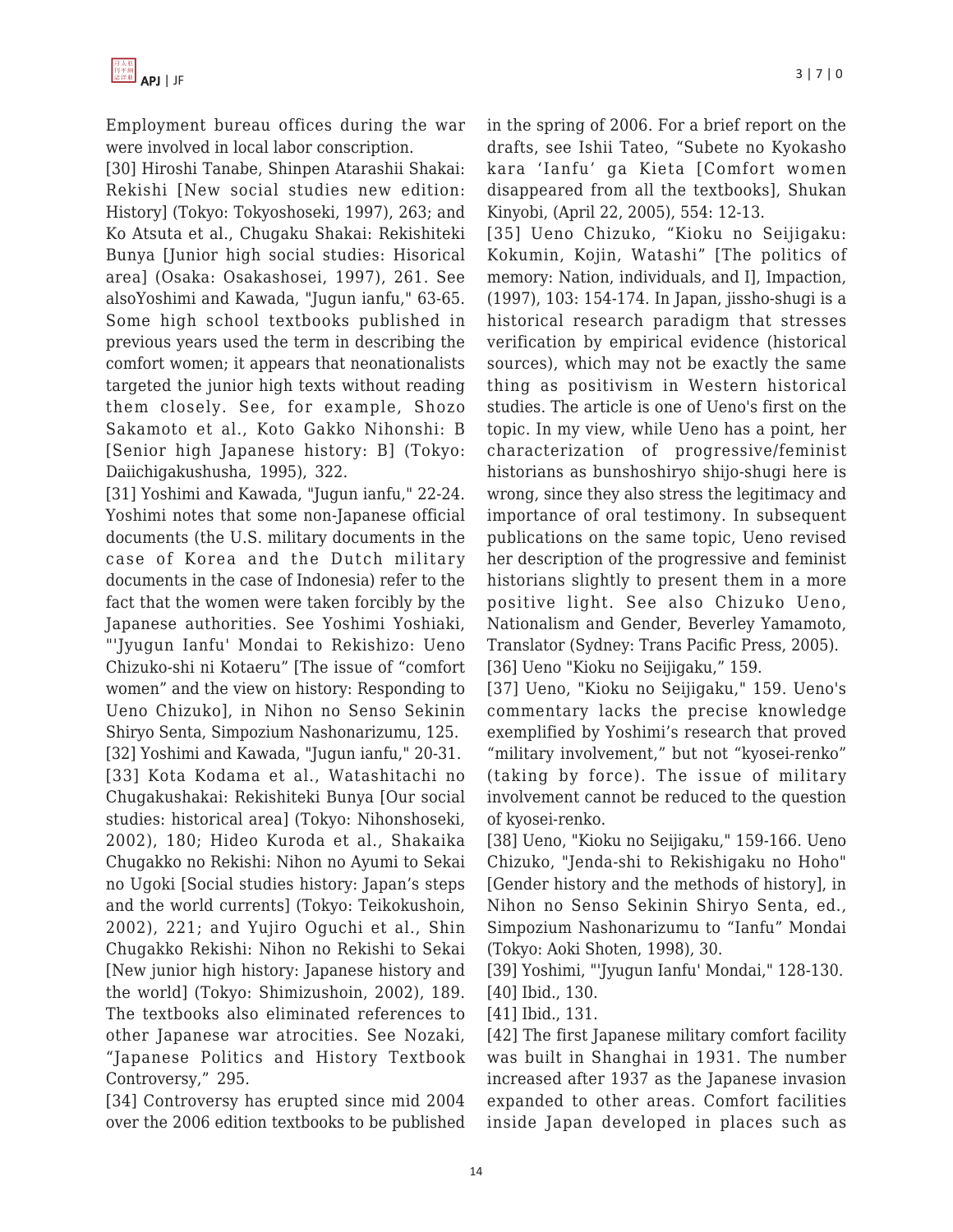Okinawa and Hokkaido in later years. See Yoshimi, Comfort Women, 44-57, 88-91.

[43] Yoshimi, "'Jyugun Ianfu' Mondai," 133.

[44] Yasumaru Yoshio, "'Ianfu' mondai to rekishigaku: Yasumaru Yoshio ni kiku" [The issue of "comfort women" and the studies of history: Interview with Yoshio Yasumaru], in Nihon no Senso Sekinin Shiryo Senta, Simpozium Nashonarizumu, 209.

[45] Sakamoto Takao, "Rekishi Kyokasho wa Ikani Kakarerubekika" [How should history textbooks be written?], Seiron (1997), 297:50. The nationalist effort to produce and sell their own history textbook to high schools was unsuccessful in the 1980s, but it was intensified in the 1990s. Sakamoto's argument was made in the context of the debates among neonationalists over their history textbook project of the 1990s. Against some prominent nationalists who argued that history teaching in schools should be abolished altogether since it cannot be neutral, Sakamoto rearticulated the need for (nationalist) history with postmodern discourses.

[46] For a good analysis of Sakamoto's argument, see Iwasaki Minoru "Bokyaku no tameno 'kokumin no monogatari': 'Rairekiron' no raireki o kangaeru" ["A story for a nation" for the purpose of oblivion: Thoughts on the origin of the "origin" theory], in Komori Yoichi and Takahashi Tetsuya, eds., Nashonaru Hisutori o Koete (Tokyo Daigaku Shuppankai, 1998), 175-193.

[47] Sakurai, who was previously involved in some progressive causes, has positioned herself in the neonationalist camp in the comfort women v.

[48] Sakurai Yoshiko, "Janarisuto Sakurai Yoshiko ga Mita Nihon, Gakko, Kodomo" [Japan, schools and children in the eyes of journalist Yoshiko Sakurai], lecture given at the Heisei 8-nendo Kyoiku Kadai Kenshukai, the Yokohama City School Board (October 3, 1996). [49] Ibid., 13.

[50] The book title is the name of a Japanese samurai hero in the Meiji Restoration of 1968.

[51] See also Shinji Takashima, "Kingendaishi

Kyoiku 'Kaikaku' Undo no Mondaiten 4 [The problems of the 'reform' movement of teaching modern and contemporary history], Senso Sekinin Kenkyu, (1998), 19: 92. Fujioka argues that the "lies" should be within a limit of "common sense." It follows that the real question might be what kinds of "lies" are actually inserted. Interestingly, one lie he included was very phallocentric. The (hi)story states that when the hero was born, his parents and grandparents were extremely happy to see the baby was a boy, a successor of the family, and included the line that "[his father] made really sure that the baby in the bath water…had a penis." See Fujioka Nobukatsu, "Ronso kingendaishi kyoiku no kaikaku, 21: Rekishi jinbutsu shirizu 'Takasugi Shinsaku' o kaite, Meiji-ishin to buhsi 2" [The debate on the reform of modern and contemporary history education, no. 21: On writing about 'Takasugi Shinsaku' for the historical figure series, the Meiji Restoration and samurai, no. 2], Gendai Kyoiku Kagaku (1997), 494: 112-113. For a discussion of masculinist tendency of Fujioka and his followers, see also Hein, "Savage Irony," 360-364.

[52] For analysis of the politics of the controversy, see Nozaki, "Feminism, Nationalism, and the Japanese Textbook Controversy over 'Comfort Women'"; and Nozaki, "Japanese politics and the history textbook controversy, 1945-2001."

[53] See also Daqing Yang, "The Challenges of the Nanjing Massacre: Reflections on Historical Inquiry," in Joshua A. Fogel, ed., The Nanjing Massacre in History and Historiography, 133-179.

[54] Felman, "Education and Crisis," 6.

[55] See also Scott, Gender and the Politics of History, 28-50.

[56] Long ago, feminist historian Gerda Lerner asserted that "The central question raised by women's history is: what would history be like if it were seen through the eyes of women and ordered by values they define?" Lerner, The Majority Finds Its Past: Placing Women in History, (Oxford: Oxford University Press,